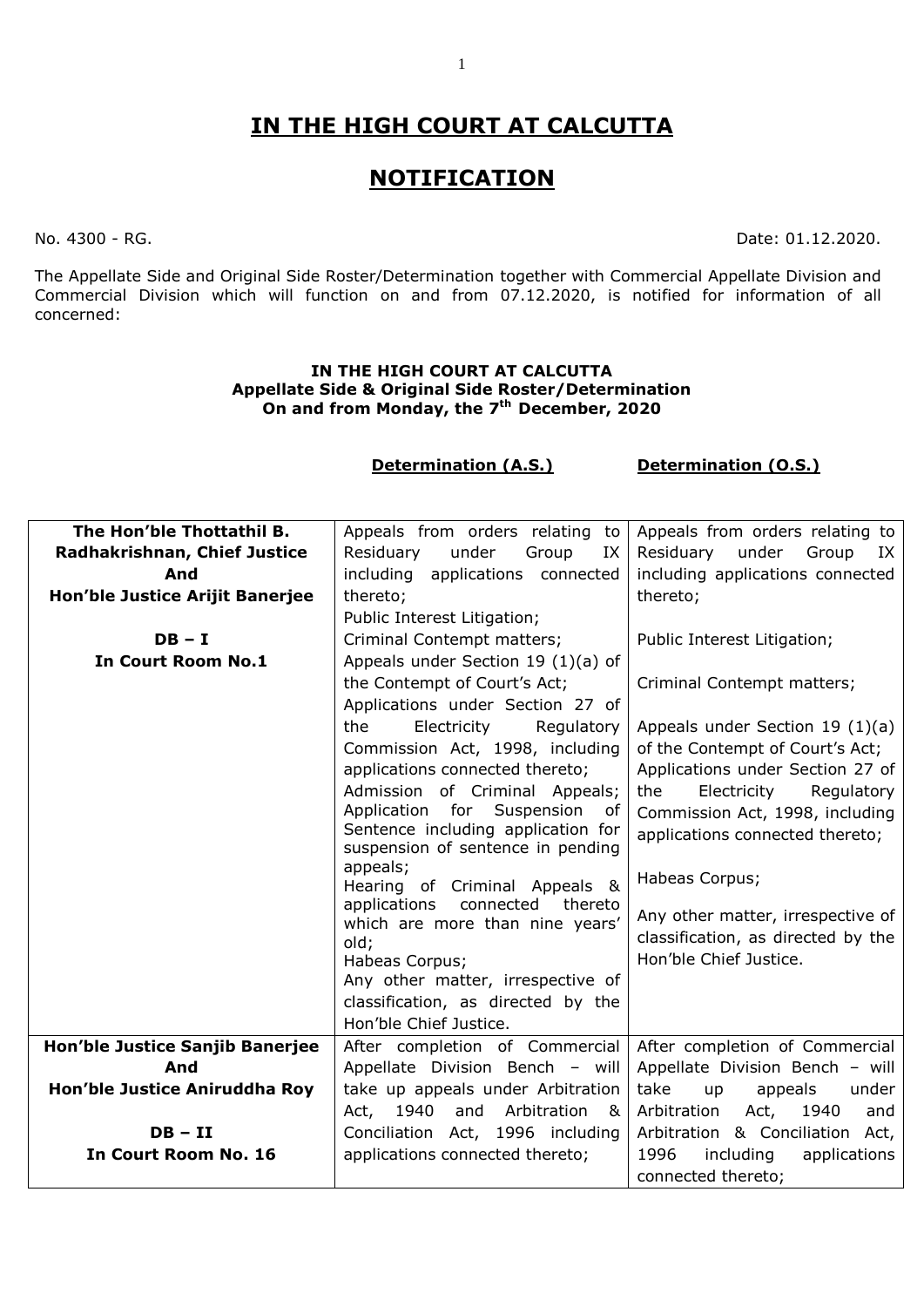|                                                                           | Admission of Appeals under Order<br>XLI of the Code of Civil Procedure<br>including applications connected<br>thereto;                                                                                    | Appeals from Decree and all<br>applications connected thereto;                                                                                                                                                                                                                  |
|---------------------------------------------------------------------------|-----------------------------------------------------------------------------------------------------------------------------------------------------------------------------------------------------------|---------------------------------------------------------------------------------------------------------------------------------------------------------------------------------------------------------------------------------------------------------------------------------|
|                                                                           | First Appeals relating to Ejectment<br>Suits and Decrees and Applications<br>connected thereto.<br>Appeals from orders relating to<br>Municipalities,<br>Co-operatives<br>Group-V<br>&Panchayats<br>under | Civil Appeals from orders arising<br>out of Interlocutory matters<br>relating to Trade Mark, Patent &<br>Design<br>Act,<br>Company,<br>Arbitration, Suits, Admiralty and<br>also Appeals from orders arising<br>out of Originating Summons,<br>Other Suits and<br>also<br>Civil |
|                                                                           | including applications<br>connected<br>thereto;                                                                                                                                                           | Appeals from orders which have<br>not been assigned to any other<br>Bench<br>including<br>applications<br>connected thereto;                                                                                                                                                    |
|                                                                           | Matters relating to Tribunals under<br>Article 323A & 323B (other than<br>Tax Tribunal) including application                                                                                             | Sanchaita matters;                                                                                                                                                                                                                                                              |
|                                                                           | connected thereto;<br>Lawazima;<br>Writ<br>Appeals<br>Hearing<br>of                                                                                                                                       | Appeals from orders relating to<br>Municipalities, Co-operatives &<br>Panchayats<br>under<br>Group-V<br>including applications connected<br>thereto;                                                                                                                            |
|                                                                           | of<br>classification<br>irrespective<br>including applications connected<br>thereto.                                                                                                                      | Matters relating to Tribunals<br>under Article 323A<br>& 323B<br>than<br>Tax<br>Tribunal)<br>(other<br>including application connected<br>thereto;                                                                                                                              |
|                                                                           |                                                                                                                                                                                                           | Hearing<br>Writ<br>Appeals<br>оf<br>classification<br>irrespective<br>of<br>including applications connected<br>thereto.                                                                                                                                                        |
| Hon'ble Justice I.P. Mukerji<br>And                                       | Appeals relating to Labour under<br>Group<br>application<br>III<br>and<br>connected thereto;                                                                                                              | Appeals relating toLabour under<br>Group III<br>and<br>applications<br>connected thereto;                                                                                                                                                                                       |
| Hon'ble Justice Md. Nizamuddin<br>$DB - III$<br><b>In Court Room No.3</b> | Appeals from orders relating to<br>Revenue under Group-IV & other<br>statutory Revenue Appeals except<br>Land Revenue to be heard by<br>Division Bench;                                                   | Appeals from orders relating to<br>under Group-IV &<br>Revenue<br>other statutory Revenue Appeals<br>except Land Revenue to be<br>heard by Division Bench;                                                                                                                      |
|                                                                           | Appeals relating to Chartered<br>Accountants<br>Act,<br>Company<br>Secretaries Act and Tax Tribunal<br>matters; Income tax reference<br>under Section 256 of the Income<br>Tax Act;                       | Appeals relating to Chartered<br>Accountants<br>Company<br>Act,<br>Secretaries Act and Tax Tribunal<br>matters; Income tax reference<br>under Section 256 of the Income<br>Tax Act;                                                                                             |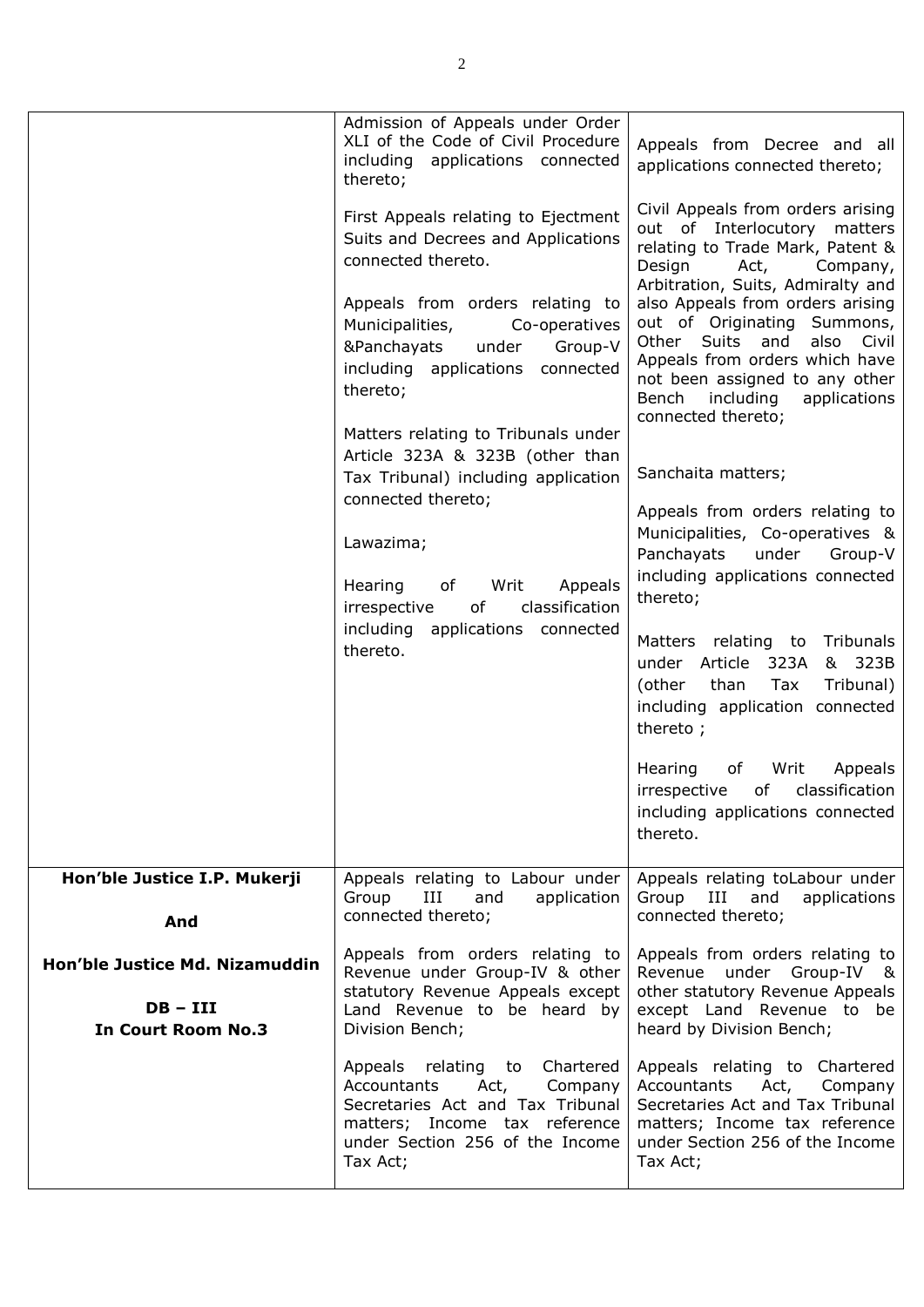|                                                                                                  | of<br>Writ<br>Appeals<br>Hearing<br>classification<br>of<br>irrespective<br>applications connected<br>including<br>thereto.                                                                                                                                                      | Hearing<br>of<br>Writ<br>Appeals<br>irrespective<br>of<br>classification<br>including applications connected<br>thereto.                                                                                                        |
|--------------------------------------------------------------------------------------------------|----------------------------------------------------------------------------------------------------------------------------------------------------------------------------------------------------------------------------------------------------------------------------------|---------------------------------------------------------------------------------------------------------------------------------------------------------------------------------------------------------------------------------|
| <b>Hon'ble Justice Harish Tandon</b><br>And                                                      | Admission of Appeals under Order<br>XLI of the Code of Civil Procedure<br>including applications connected<br>thereto;                                                                                                                                                           | Appeals relating to Land under<br>Group-I<br>and<br>applications<br>connected thereto;                                                                                                                                          |
| Hon'ble Justice Kausik Chanda<br>$DB - IV$<br><b>In Court Room No.2</b>                          | Any other First Appeals & First<br>Miscellaneous<br>Appeals<br>not<br>assigned to any other Bench &<br>applications connected thereto;<br>Lawazima;<br>Appeals relating to Land under<br>Group-I<br>and<br>applications<br>connected thereto;<br>Appeals relating to Transport & | Appeals relating to Transport &<br>Telecommunication<br>under<br>Group-VII and Regulation of<br>Industries<br>&<br>Essential<br>Commodities & various Central<br>Orders under Group VIII and<br>applications connected thereto. |
|                                                                                                  | Telecommunication under Group-<br>VII and Regulation of Industries &<br>Essential Commodities & various<br>Central Orders under Group VIII<br>applications<br>and<br>connected<br>thereto.                                                                                       |                                                                                                                                                                                                                                 |
| <b>Hon'ble Justice Soumen Sen</b><br>And                                                         | Education<br>Appeals<br>relating<br>to<br>under Group-II and applications<br>connected thereto;                                                                                                                                                                                  | Appeals relating to Education<br>under Group-II and applications<br>connected thereto;                                                                                                                                          |
| <b>Hon'ble Justice Saugata</b><br><b>Bhattacharyya</b><br>$DB - V$<br><b>In Court Room No.12</b> | Hearing<br>of<br>Writ<br>Appeals<br>of<br>classification<br>irrespective<br>including<br>applications connected<br>thereto;<br>of<br>Civil<br>Hearing<br>Appeals,<br>irrespective of classification, filed<br>till 2018.                                                         | Hearing<br>of<br>Writ<br>Appeals<br>classification<br>irrespective<br>of<br>including applications connected<br>thereto.                                                                                                        |
| Hon'ble Justice Joymalya Bagchi<br>And<br>Hon'ble Justice Suvra Ghosh                            | Anticipatory Bail under Section 438<br>of the Code of Criminal Procedure<br>including modification/cancellation<br>and relaxation of the same;                                                                                                                                   |                                                                                                                                                                                                                                 |
| $DB - VI$<br><b>In Court Room No.28</b>                                                          | Bail under Section 439 of the Code<br>of Criminal Procedure (punishment<br>years)<br>including<br>above<br>7<br>modification/cancellation<br>and<br>relaxation of the same;                                                                                                      |                                                                                                                                                                                                                                 |
|                                                                                                  |                                                                                                                                                                                                                                                                                  |                                                                                                                                                                                                                                 |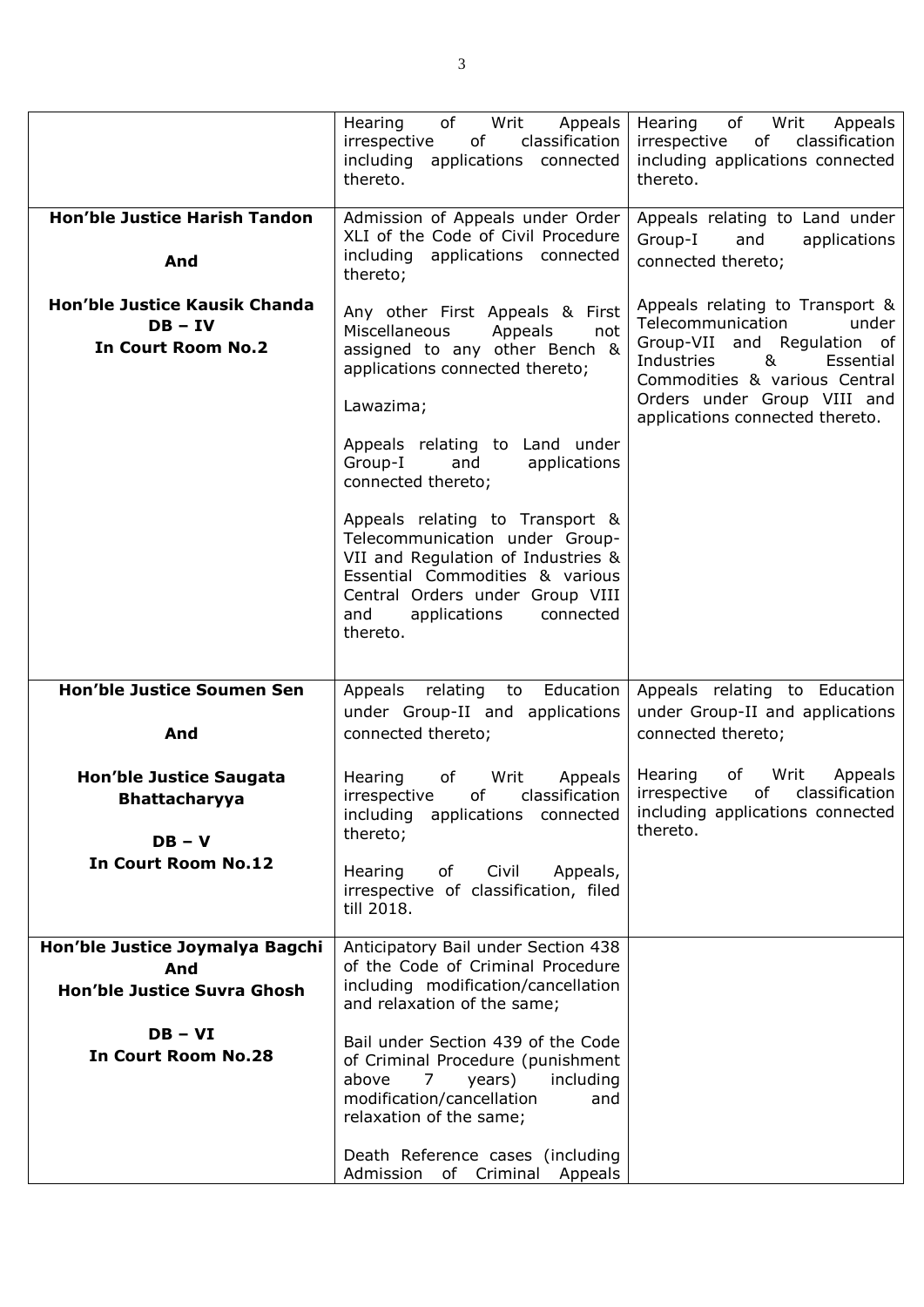|                                                                                                                                                            | relating to such Reference against<br>the same conviction order);                                                                                                                                                                                                                          |                                                                                                                                                                                                                                                                                                                 |
|------------------------------------------------------------------------------------------------------------------------------------------------------------|--------------------------------------------------------------------------------------------------------------------------------------------------------------------------------------------------------------------------------------------------------------------------------------------|-----------------------------------------------------------------------------------------------------------------------------------------------------------------------------------------------------------------------------------------------------------------------------------------------------------------|
|                                                                                                                                                            | Hearing of Criminal Appeals &<br>applications<br>connected<br>thereto<br>which are less than nine years'<br>old;                                                                                                                                                                           |                                                                                                                                                                                                                                                                                                                 |
|                                                                                                                                                            | Criminal Appeals relating to Crimes<br>Against Women.                                                                                                                                                                                                                                      |                                                                                                                                                                                                                                                                                                                 |
| Hon'ble Justice Joymalya Bagchi<br>And<br>Hon'ble Justice Jay Sengupta                                                                                     | Ponzy Scheme matters.                                                                                                                                                                                                                                                                      |                                                                                                                                                                                                                                                                                                                 |
| <b>Hon'ble Justice Samapti</b><br>Chatterjee<br>And<br><b>Hon'ble Justice Hiranmay</b><br><b>Bhattacharyya</b><br>$DB - VII$<br><b>In Court Room No.11</b> | Matrimonial<br>&<br>Family<br>Court<br>Appeals & matters relating to<br>Guardianship including applications<br>connected thereto;<br>of Appeals<br>Admission<br>under<br>Section 30 of the Employees'<br>Compensation Act, 1923;                                                           | of<br>Writ<br>Hearing<br>Appeals<br>irrespective<br>of classification<br>including applications connected<br>thereto.                                                                                                                                                                                           |
|                                                                                                                                                            | Hearing<br>of<br>Writ<br>Appeals<br>of<br>classification<br>irrespective<br>including applications connected<br>thereto.                                                                                                                                                                   |                                                                                                                                                                                                                                                                                                                 |
| Hon'ble Justice Subrata Talukdar<br>And<br><b>Hon'ble Justice</b><br>SubhasisDasgupta                                                                      | Appeals relating to Service under<br>Group<br>VI<br>applications<br>and<br>connected thereto;                                                                                                                                                                                              | Appeals relating<br>Service<br>to<br>under Group VI and applications<br>connected thereto.                                                                                                                                                                                                                      |
| DB – VIII<br><b>In Court Room No. 5</b>                                                                                                                    | Hearing<br>of<br>Writ<br>Appeals<br>classification<br>irrespective<br>of<br>including applications connected<br>thereto.                                                                                                                                                                   | Hearing<br>Appeals<br>of<br>Writ<br>irrespective<br>of<br>classification<br>including applications connected<br>thereto.                                                                                                                                                                                        |
| Hon'ble Justice Tapabrata<br><b>Chakraborty</b><br>$SB - I$<br><b>In Court Room No.25</b>                                                                  | Matters (including motions) under<br>Article 226 of the Constitution<br>relating to Secondary and Higher<br>Secondary Education under Group<br>$_{\rm II}$<br>including<br>services<br>and<br>application connected thereto and<br>educational matters not assigned<br>to any other Bench. | (including<br>motions)<br>Matters<br>of<br>under<br>Article<br>226<br>the<br>Constitution<br>relating<br>to<br>Higher<br>Secondary<br>and<br>Secondary<br>Education<br>under<br>Group II including services and<br>application connected thereto<br>and educational matters not<br>assigned to any other Bench. |
| <b>Hon'ble Justice Arindam Sinha</b><br>$SB - II$<br><b>In Court Room No.4</b>                                                                             | Matters (including motions) under<br>Article 226 of the Constitution<br>Municipalities<br>relating<br>to<br>andPanchayats under Group V and<br>applications<br>connected<br>thereto<br>(excluding service matters relating<br>to Municipalities and Panchayats).                           | Matters<br>(including<br>motions)<br>under<br>Article<br>of<br>226<br>the<br>Constitution<br>relating<br>to<br>Municipalities<br>andPanchayats<br>under Group V and applications<br>connected thereto (excluding                                                                                                |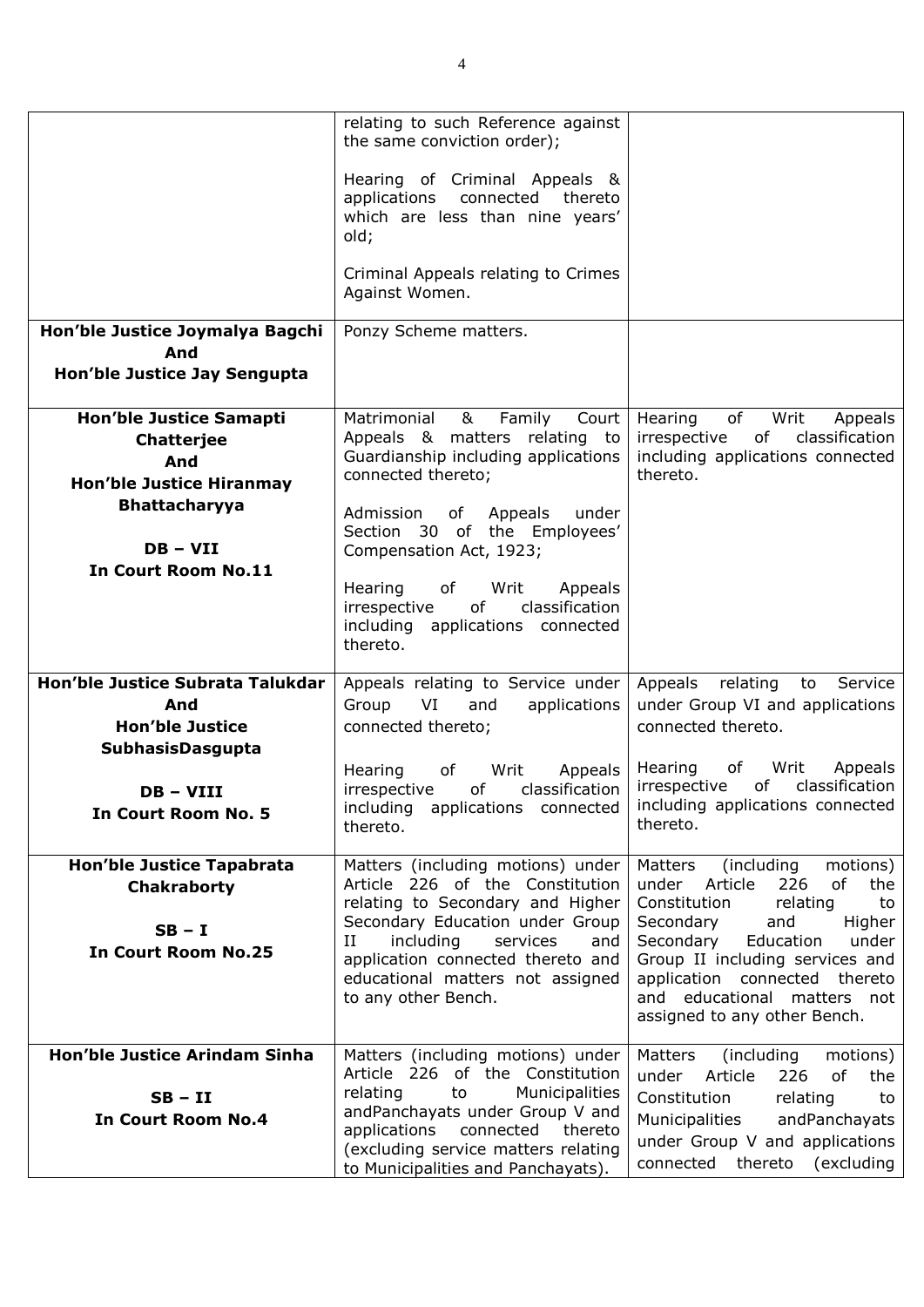|                                                                                                                |                                                                                                                                                                                                                                                                                                                                                                                                    | matters<br>relating<br>service<br>to<br>Municipalities and Panchayats).                                                                                                                                                                                                                                                                                                                                    |
|----------------------------------------------------------------------------------------------------------------|----------------------------------------------------------------------------------------------------------------------------------------------------------------------------------------------------------------------------------------------------------------------------------------------------------------------------------------------------------------------------------------------------|------------------------------------------------------------------------------------------------------------------------------------------------------------------------------------------------------------------------------------------------------------------------------------------------------------------------------------------------------------------------------------------------------------|
| Hon'ble Justice Debangsu Basak<br>$SB - III$<br><b>In Court Room No.36</b>                                     |                                                                                                                                                                                                                                                                                                                                                                                                    | After completion of Commercial<br>Division matters will take up<br>Interlocutory<br>matters<br>and<br>Intellectual<br>Rights<br>Property<br>matters (except Suits).<br>Insolvency matters;<br>Matters under Arbitration Act,<br>Arbitration<br>1940<br>and<br>&<br>Conciliation Act, 1996 (excluding<br>matters pertaining to Section 11<br>and Section 34 of the Act)<br>including applications connected |
| <b>Hon'ble Justice Ashis Kumar</b>                                                                             | Matters (including motions) under                                                                                                                                                                                                                                                                                                                                                                  | thereto.<br>Matters under Section 11 of the                                                                                                                                                                                                                                                                                                                                                                |
| <b>Chakraborty</b><br>$SB - IV$<br>In Court Room No. 6                                                         | Article 226 of the Constitution of<br>India relating to Land under Group<br>I including applications connected<br>thereto.                                                                                                                                                                                                                                                                         | Act,<br>1940<br>Arbitration<br>and<br>Arbitration & Conciliation Act,<br>1996<br>including<br>applications<br>connected thereto;                                                                                                                                                                                                                                                                           |
|                                                                                                                |                                                                                                                                                                                                                                                                                                                                                                                                    | (including<br>Matters<br>motions)<br>Article<br>of<br>226<br>the<br>under<br>Constitution of India relating to<br>Land under Group I including<br>applications connected thereto.                                                                                                                                                                                                                          |
| Hon'ble Justice Shivakant Prasad   Admission and hearing of Criminal<br>$SB - V$<br><b>In Court Room No.30</b> | Appeals including Bail (punishment<br>upto 7 years);<br>Admission of Criminal Motions and<br>hearing<br>of Criminal<br>Revisions<br>arising out of D.V. Act;<br>Hearing of Criminal Appeals.<br>Hearing<br>of<br>Criminal<br>Appeals<br>'Crimes<br>relating<br>against<br>to<br>Women;<br>Matters relating to contempt (civil)<br>of Sub-ordinate Courts to be heard<br>by a Judge sitting singly. |                                                                                                                                                                                                                                                                                                                                                                                                            |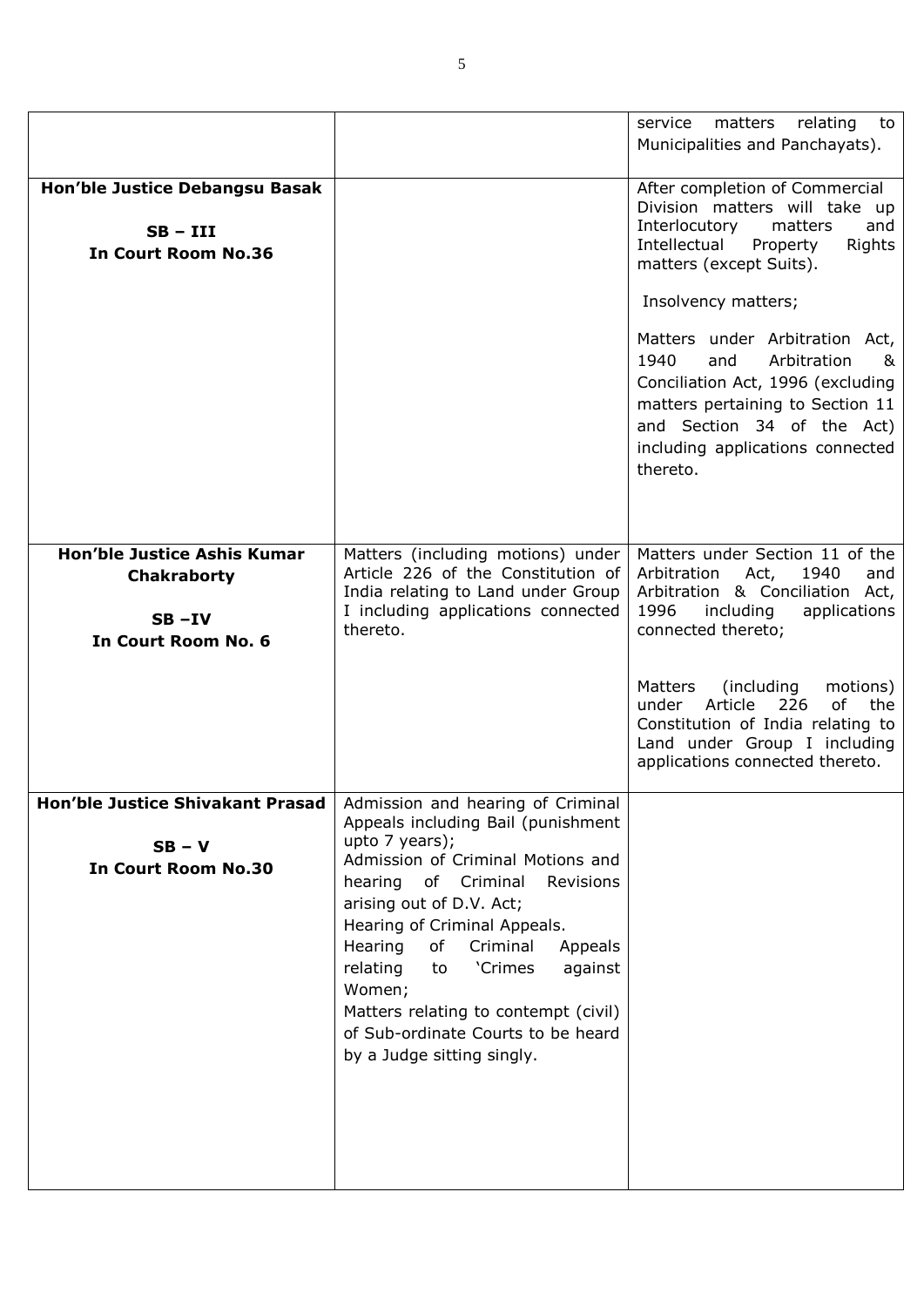| <b>Hon'ble Justice</b><br>RajasekharMantha<br>$SB - VI$<br><b>In Court Room No.13</b>           | Matters (including motions) under<br>Article 226 of the Constitution<br>relating to Madrasah Education<br>under Group II and applications<br>connected thereto;<br>Matters (including motions) under<br>Article 226 of the Constitution<br>Appointment<br>relating to<br>and<br>Service Condition of Para Teachers<br>under Group II and applications<br>connected thereto;<br>Matters (including motions) under<br>Article 226 of the Constitution of<br>India relating to Co-operative<br>Societies under Group V including<br>service matters and applications<br>connected thereto;<br>Appeals relating to all Claim cases<br>including applications connected<br>thereto (excluding admission of<br>Appeals under Section 30 of the<br>Employees' Compensation<br>Act,<br>1923). | (including<br>Matters<br>motions)<br>226<br>0f<br>under<br>Article<br>the<br>Constitution<br>relating<br>to<br>Madrasah<br>Education<br>under<br>Group II<br>and<br>applications<br>connected thereto;<br>Matters<br>(including)<br>motions)<br>of<br>under<br>Article<br>226<br>the<br>Constitution<br>relating<br>to<br>Appointment<br>Service<br>and<br>Condition of<br>Para<br><b>Teachers</b><br>under Group II and applications<br>connected thereto;<br>Matters<br>(including)<br>motions)<br>Article<br>226<br>of<br>under<br>the<br>Constitution of India relating to<br>Co-operative Societies<br>under<br>Group V including<br>service<br>matters<br>and<br>applications<br>connected thereto. |
|-------------------------------------------------------------------------------------------------|---------------------------------------------------------------------------------------------------------------------------------------------------------------------------------------------------------------------------------------------------------------------------------------------------------------------------------------------------------------------------------------------------------------------------------------------------------------------------------------------------------------------------------------------------------------------------------------------------------------------------------------------------------------------------------------------------------------------------------------------------------------------------------------|-----------------------------------------------------------------------------------------------------------------------------------------------------------------------------------------------------------------------------------------------------------------------------------------------------------------------------------------------------------------------------------------------------------------------------------------------------------------------------------------------------------------------------------------------------------------------------------------------------------------------------------------------------------------------------------------------------------|
| Hon'ble Justice Sabyasachi<br><b>Bhattacharyya</b><br>$SB - VII$<br><b>In Court Room No.8</b>   | Matters (including motions) under<br>Article 226 of the Constitution<br>relating to Residuary under Group<br>IX [excluding electricity matters<br>and matters under Public Premises<br>(Unauthorised Occupants)<br>Act,<br>1971]<br>including<br>applications<br>connected thereto.                                                                                                                                                                                                                                                                                                                                                                                                                                                                                                   | Matters<br>(including<br>motions)<br>under Article<br>226<br>of<br>the<br>relating<br>Constitution<br>to<br>Residuary<br>under Group<br>IX<br>[excluding<br>electricity<br>matters<br>and<br>matters<br>under<br>Public<br>Premises<br>(Unauthorised<br>Occupants) Act, 1971] including<br>applications connected thereto.                                                                                                                                                                                                                                                                                                                                                                                |
| <b>Hon'ble Justice Moushumi</b><br><b>Bhattacharya</b><br>SB-VIII<br><b>In Court Room No.39</b> |                                                                                                                                                                                                                                                                                                                                                                                                                                                                                                                                                                                                                                                                                                                                                                                       | After the Commercial Division<br>Hearing<br>matters<br>$- \, -$<br>of<br>Applications under Section 34 of<br>the Arbitration & Conciliation<br>Act, 1996, including applications<br>connected thereto;<br>Hearing of suits and applications<br>connected thereto and election<br>petitions.                                                                                                                                                                                                                                                                                                                                                                                                               |
| Hon'ble Justice Shekhar B. Saraf<br>$SB - IX$<br><b>In Court Room No.23</b>                     | Industries<br>Regulation<br>of<br>&<br>Essential Commodities & various<br>Central Orders under Group VIII<br>including applications connected<br>thereto;                                                                                                                                                                                                                                                                                                                                                                                                                                                                                                                                                                                                                             | Regulation<br>of<br>Industries<br>84<br>Essential Commodities & various<br>Central Orders under Group VIII<br>including applications connected<br>thereto;                                                                                                                                                                                                                                                                                                                                                                                                                                                                                                                                                |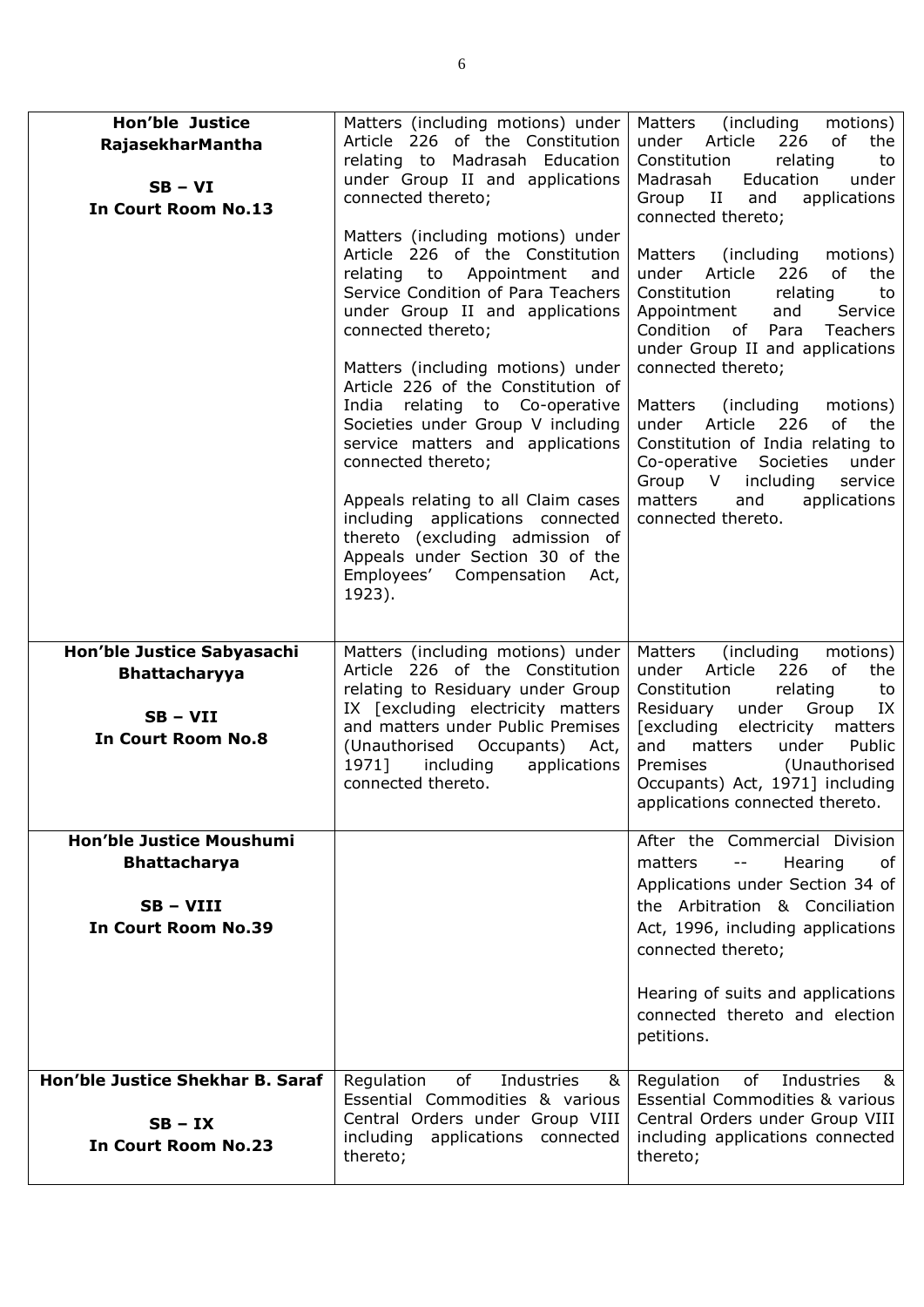|                                                                                          | Revenue and Tax Laws (excluding<br>Land Revenue) under Group IV<br>including applications connected<br>thereto.                                                                                                                                                                                                                                                | Revenue<br>Tax<br>and<br>Laws<br>(excluding Land Revenue) under<br>Group IV including applications<br>connected thereto.                                                                                                            |
|------------------------------------------------------------------------------------------|----------------------------------------------------------------------------------------------------------------------------------------------------------------------------------------------------------------------------------------------------------------------------------------------------------------------------------------------------------------|-------------------------------------------------------------------------------------------------------------------------------------------------------------------------------------------------------------------------------------|
| <b>Hon'ble Justice</b><br>RajarshiBharadwaj<br>$SB - X$<br><b>In Court Room No.15</b>    | Matters (including motions) under<br>Article 226 of the Constitution<br>relating to Primary Education<br>under Group-II including Services<br>and<br>applications<br>connected<br>thereto;                                                                                                                                                                     | Matters<br>(including<br>motions)<br>Article<br>under<br>226<br>of<br>the<br>Constitution relating to Primary<br>Education<br>under<br>Group-II<br>including<br>Services<br>and<br>applications connected thereto;                  |
|                                                                                          | Matters (including motions) under<br>Article 226 of the Constitution<br>relating to Colleges, Universities<br>and Libraries under Group-II<br>including Services and applications<br>connected thereto.                                                                                                                                                        | Matters<br>(including)<br>motions)<br>Article<br>of<br>under<br>226<br>the<br>Constitution relating to Colleges,<br>Universities and Libraries under<br>Group-II including Services and<br>applications connected thereto.          |
| Hon'ble Justice Shampa Sarkar<br>$SB - XI$<br><b>In Court Room No.19</b>                 | Admission and Hearing of Civil<br>applications<br>Revision<br>and<br>applications under Article 227 of<br>Constitution<br>the<br>including<br>applications connected<br>thereto<br>[excluding Civil Revisions arising<br>Testamentary<br>out<br>of<br>and<br><b>Suits</b><br>and<br>Public<br>Ejectment<br>Premises<br>(Unauthorised<br>Occupants) Act, 1971]. |                                                                                                                                                                                                                                     |
| Hon'ble Justice Ravi Krishan<br><b>Kapur</b><br>$SB - XII$<br><b>In Court Room No.10</b> | Matters (including motions) under<br>Article 226 of the Constitution<br>relating<br>to MadhyamikSikshya<br>applications<br>Kendra, including<br>connected thereto;<br>Matters (including motions) under<br>Article 226 of the Constitution                                                                                                                     | Matters<br>(including)<br>motions)<br>226<br>of<br>under<br>Article<br>the<br>Constitution<br>relating<br>to<br>MadhyamikSikshya<br>Kendra,<br>including applications connected<br>thereto;<br>Matters (including<br>motions)       |
|                                                                                          | relating to Residuary under Group<br>IX relating to Public Premises<br>(Unauthorised Occupants) Act,<br>1971<br>including<br>applications<br>connected thereto;<br>petitions<br>Hearing<br>of<br>writ<br>irrespective of classification and                                                                                                                    | Article<br>of<br>226<br>under<br>the<br>relating<br>Constitution<br>to<br>Residuary under Group<br>IX<br>relating to Public<br>Premises<br>(Unauthorised Occupants) Act,<br>1971<br>including<br>applications<br>connected thereto; |
|                                                                                          | applications connected thereto.                                                                                                                                                                                                                                                                                                                                | Hearing<br>of writ<br>petitions<br>irrespective of classification and<br>applications connected thereto.                                                                                                                            |
| <b>Hon'ble Justice Arindam</b>                                                           | Matters (including motions) under                                                                                                                                                                                                                                                                                                                              | Matters<br>(including<br>motions)                                                                                                                                                                                                   |
| <b>Mukherjee</b>                                                                         | Article 226 of the Constitution<br>relating to Residuary under Group                                                                                                                                                                                                                                                                                           | under Article<br>of<br>226<br>the<br>Constitution<br>relating<br>to                                                                                                                                                                 |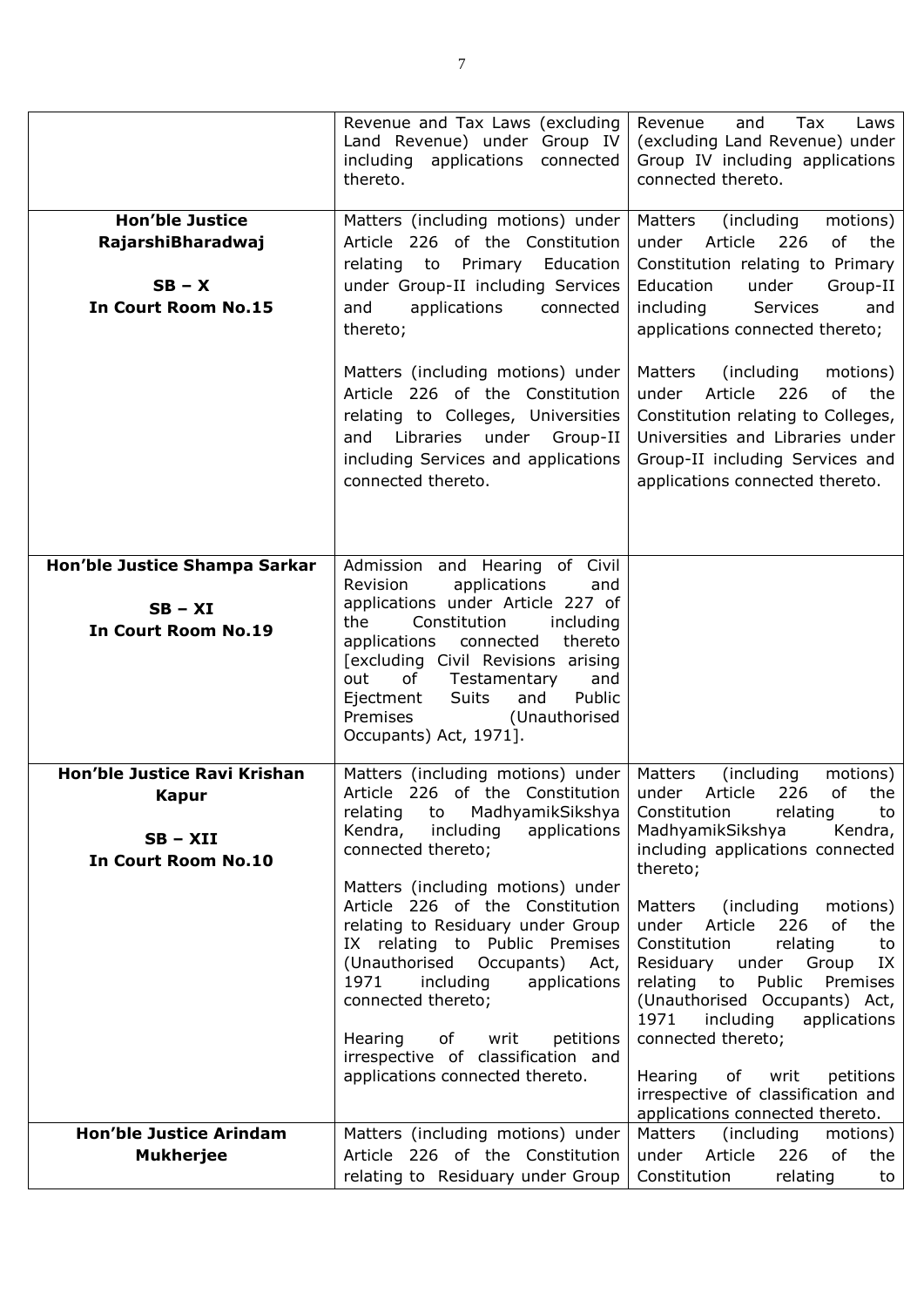| $SB - XIII$<br>In Court Room No. 26                                                 | (Electricity only) including<br>IX<br>applications connected thereto.<br>of<br>Civil<br>Hearing<br>Revision<br>Applications and applications under<br>Article 227 of the Constitution<br>including applications connected<br>thereto.<br>of<br>writ<br>petitions<br>Hearing<br>irrespective of classification and<br>applications connected thereto.                                                                    | Residuary under<br>Group IX<br>(Electricity<br>only)<br>including<br>applications connected thereto.<br>Hearing<br>of writ<br>petitions<br>irrespective of classification and<br>applications connected thereto.                                                                                                                                                                                                                                                             |
|-------------------------------------------------------------------------------------|-------------------------------------------------------------------------------------------------------------------------------------------------------------------------------------------------------------------------------------------------------------------------------------------------------------------------------------------------------------------------------------------------------------------------|------------------------------------------------------------------------------------------------------------------------------------------------------------------------------------------------------------------------------------------------------------------------------------------------------------------------------------------------------------------------------------------------------------------------------------------------------------------------------|
| Hon'ble Justice Biswajit Basu<br>$SB - XIV$<br><b>In Court Room No.18</b>           | Admission and Hearing of Civil<br>applications<br>Revision<br>and<br>applications under Article 227 of<br>Constitution<br>the<br>including<br>applications connected<br>thereto<br>arising out of Testamentary and<br>Ejectment<br>Suits<br>and<br>Public<br>Premises<br>(Unauthorised<br>Occupants) Act, 1971.                                                                                                         |                                                                                                                                                                                                                                                                                                                                                                                                                                                                              |
| Hon'ble Justice Amrita Sinha<br>$SB - XV$<br><b>In Court Room No.24</b>             | Matters (including motions) under<br>Article 226 of the Constitution<br>relating to all Service matters<br>relating to<br>Municipalities<br>and<br>Panchayats under Group V and<br>applications connected thereto;<br>Matters (including motions) under<br>Article 226 of the Constitution<br>relating to service under Group VI<br>including hearing of writ petitions<br>and<br>applications<br>connected<br>thereto. | Matters<br>(including)<br>motions)<br>226<br>of<br>under<br>Article<br>the<br>relating<br>to<br>Constitution<br>all<br>matters<br>Service<br>relating<br>to<br>Municipalities and Panchayats<br>under Group V and applications<br>connected thereto;<br>Matters<br>(including)<br>motions)<br>Article<br>226<br>of<br>under<br>the<br>Constitution relating to service<br>under<br>Group<br>VI including<br>hearing of writ petitions and<br>applications connected thereto. |
| Hon'ble Justice Abhijit<br>Gangopadhyay<br>$SB - XVI$<br><b>In Court Room No.22</b> | Matters (including motions) under<br>Article 226 of the Constitution of<br>India relating to Labour under<br>Group III;<br>Matters (including motions) under<br>Article 226 of the Constitution<br>relating<br>to<br>Transport<br>୍ଷ<br>telecommunication under Group<br>VII including hearing of writ<br>petitions<br>applications<br>and<br>connected thereto.                                                        | Matters<br>(including)<br>motions)<br>of<br>under<br>Article<br>226<br>the<br>Constitution of India relating to<br>Labour under Group III;<br>Matters (including<br>motions)<br>under Article<br>226<br>of<br>the<br>Constitution<br>relating<br>to<br>Transport & telecommunication<br>under Group VII including<br>hearing of writ petitions and<br>applications connected thereto.                                                                                        |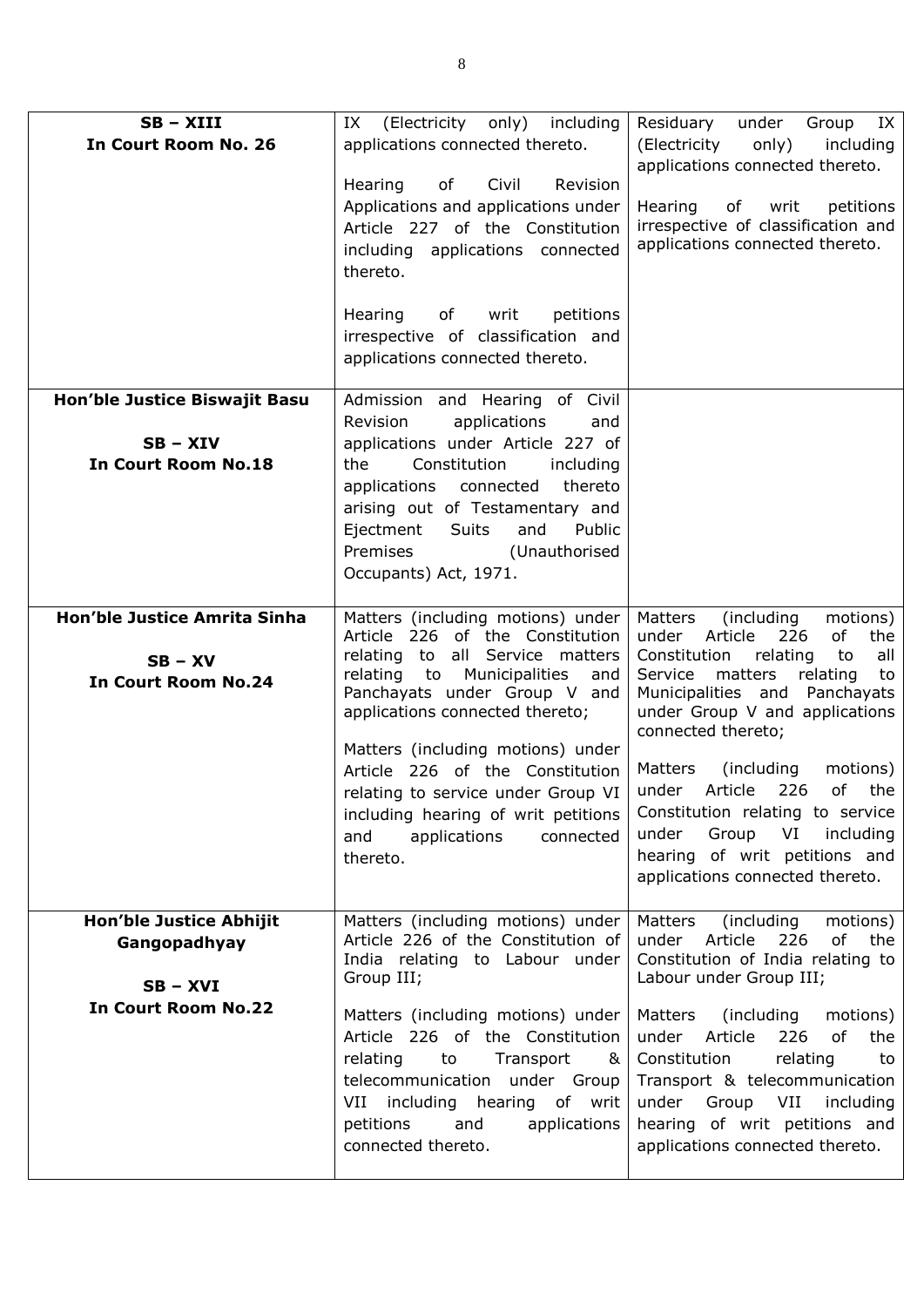| Hon'ble Justice Jay Sengupta            | Admission of Criminal Motions and      |  |
|-----------------------------------------|----------------------------------------|--|
|                                         | hearing of Criminal Revisions          |  |
| SB - XVII                               | arising out of N.I. Act; POCSO;        |  |
| <b>In Court Room No.32</b>              | Maintenance and crime against          |  |
|                                         | women (not assigned to any other       |  |
|                                         | Bench)<br>including<br>applications    |  |
|                                         | connected thereto;                     |  |
|                                         |                                        |  |
|                                         | Hearing of Criminal<br>Revisions       |  |
|                                         | (irrespective of classification) filed |  |
|                                         | from 2016 including connected          |  |
|                                         | applications;                          |  |
|                                         |                                        |  |
|                                         | Hearing of Criminal Appeals.           |  |
|                                         |                                        |  |
| <b>Hon'ble Justice Bibek Chaudhuri</b>  | Applications under Section 24 of       |  |
|                                         | Code of Civil Procedure,<br>the        |  |
| SB - XVIII                              | Second Appeal, First Miscellaneous     |  |
| <b>In Court Room No.9</b>               | Second<br>Miscellaneous<br>Appeal,     |  |
|                                         | Appeal<br>irrespective<br>of years     |  |
|                                         | including applications connected       |  |
|                                         | thereto.                               |  |
|                                         |                                        |  |
| <b>Hon'ble Justice Tirthankar Ghosh</b> | Admission of Criminal Motions and      |  |
|                                         | hearing of Criminal Revisions          |  |
| $SB - XIX$                              | which are not assigned to any          |  |
| <b>In Court Room No.42</b>              | other Bench including applications     |  |
|                                         | connected thereto;                     |  |
|                                         |                                        |  |
|                                         | Hearing of Criminal<br>Revisions       |  |
|                                         | (irrespective of classification) filed |  |
|                                         | upto 2015 including connected          |  |
|                                         | applications;                          |  |
|                                         |                                        |  |
|                                         | Hearing of Criminal Appeals.           |  |

The directions issued vide Notification No.4286-RG dated 27<sup>th</sup> November, 2020 shall be followed as far as practicable.